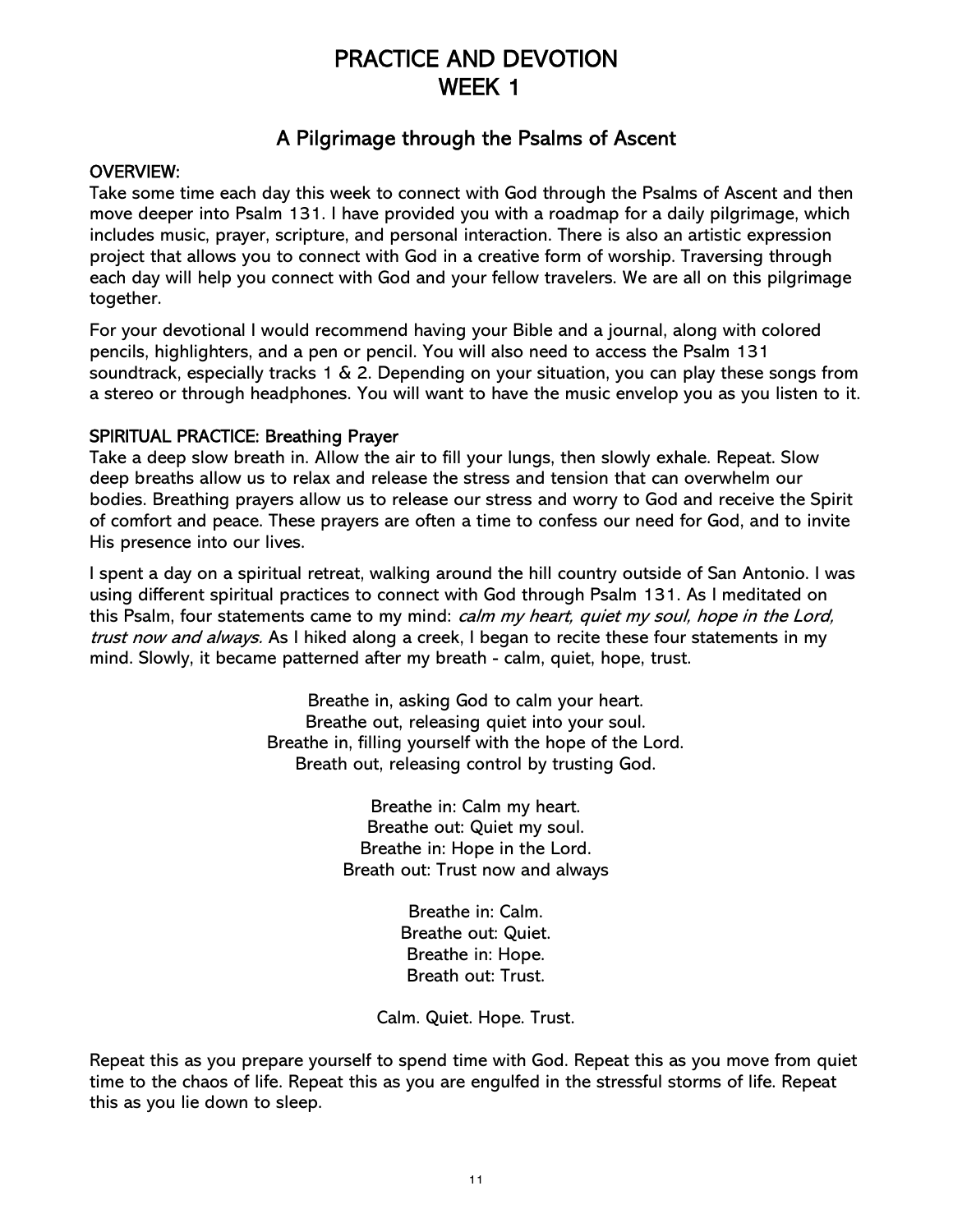## ARTISTIC EXPRESSION:

Choose a word or theme that has spoken to you from the Psalms of Ascent or consider the imagery of the pilgrimage. Put pencil to paper, paint to canvas, thread to needle, whatever medium you choose. Create a visual representation of what God is teaching you through the Psalms of Ascent. As you create, meditate on these words, offering them to God. Return to it often for inspiration or additional expression.

This can be done at any point in the week. Art is best appreciated when shared. Consider sharing your expression with the group at our next gathering.

# DAILY DEVOTIONAL WEEK ONE

# DAY ONE:

BREATHE: Calm. Quiet. Hope. Trust.

Take a few minutes and practice our breathing prayer as you come into God's presence. Calm your heart. Quiet your soul. Hope in the Lord. Trust now and always. Calm. Quiet. Hope. Trust.

MUSIC: Listen to John Michael Talbot's chant Psalm 131

READ & INTERACT. Read through the first five Psalms of Ascent, Psalm 120-124, imagining these are the soundtrack for your spiritual pilgrimage. Highlight or write down words or phrases that you connect with. Look for repeated phrases or patterns in the individual psalms and the collection.

## CONSIDER:

- Which was your favorite Psalm and why?
- What words or phrases resonated with you during your reading?
- What patterns did you see in this collection of psalms?

JOURNAL: Write about these words, bringing them to God in conversation with your faith journey. How can these songs add life to your current pilgrimage?

BREATHING PRAYER: Calm, Quiet, Hope, Trust.

MUSIC: Listen to the Orchardist, Psalm 131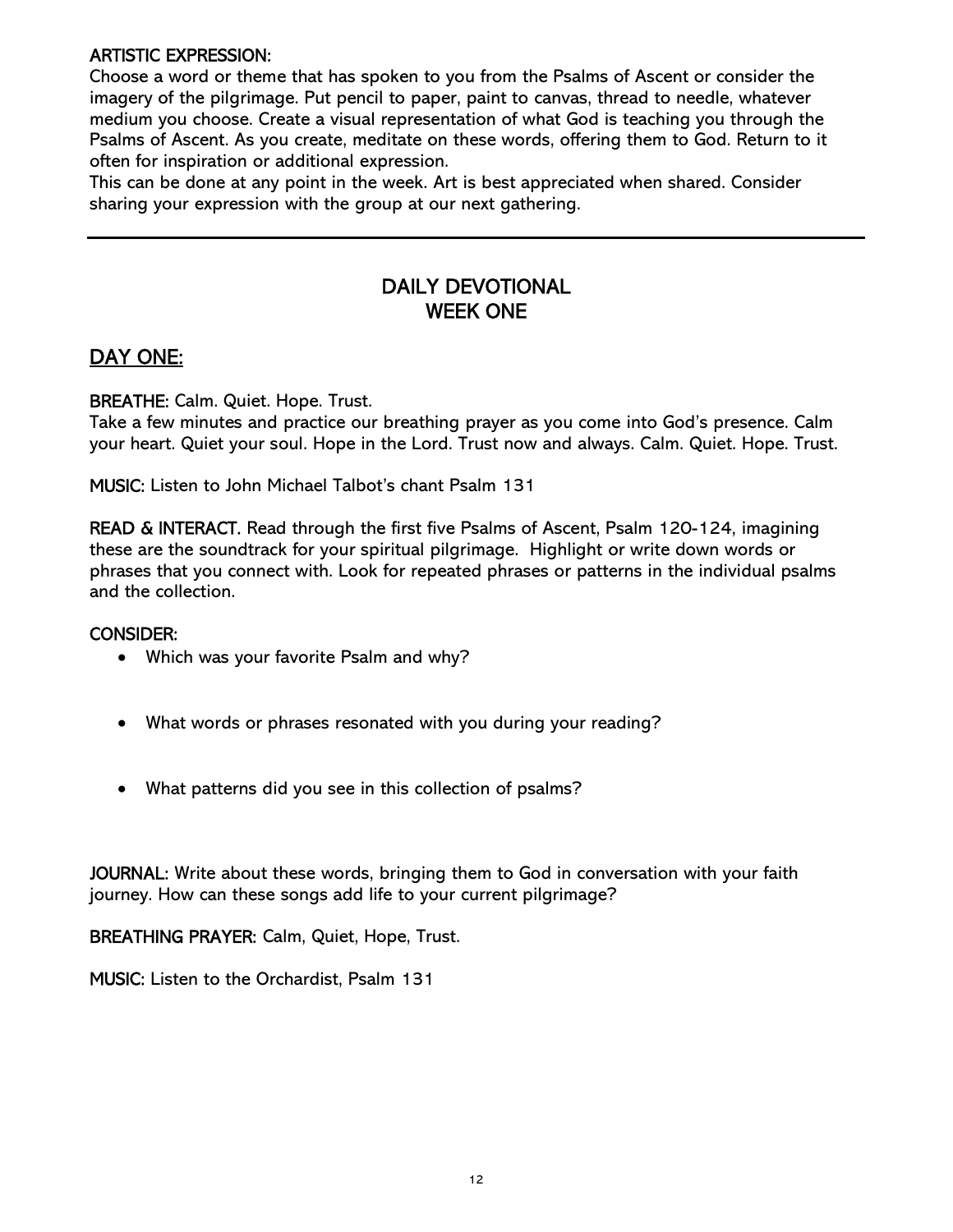# DAY TWO:

BREATHE: Calm. Quiet. Hope. Trust.

Take a few minutes and practice our breathing prayer as you come into God's presence. Calm your heart. Quiet your soul. Hope in the Lord. Trust now and always. Calm. Quiet. Hope. Trust.

MUSIC: Listen to John Michael Talbot's chant Psalm 131

READ & INTERACT. Read through the middle five Psalms of Ascent, Psalm 125-129, imagining these are the soundtrack for your spiritual pilgrimage. Highlight or write down words or phrases that you connect with. Look for repeated phrases or patterns in the individual psalms and the collection.

#### CONSIDER:

- Which was your favorite Psalm and why?
- What words or phrases resonated with you during your reading?
- What patterns did you see in this collection of psalms?

JOURNAL: Write about these words, bringing them to God in conversation with your faith journey. How can these songs add life to your current pilgrimage?

MUSIC: Listen to the Orchardist, Psalm 131

BREATHE: Calm. Quiet. Hope. Trust.

# DAY THREE:

#### BREATHE: Calm. Quiet. Hope. Trust.

Take a few minutes and practice our breathing prayer as you come into God's presence. Calm your heart. Quiet your soul. Hope in the Lord. Trust now and always. Calm. Quiet. Hope. Trust.

MUSIC: Listen to John Michael Talbot's chant Psalm 131

READ & INTERACT. Read through the middle five Psalms of Ascent, Psalm 130-134, imagining these are the soundtrack for your spiritual pilgrimage. Highlight or write down words or phrases that you connect with. Look for repeated phrases or patterns in the individual psalms and the collection.

#### CONSIDER:

Which was your favorite Psalm and why?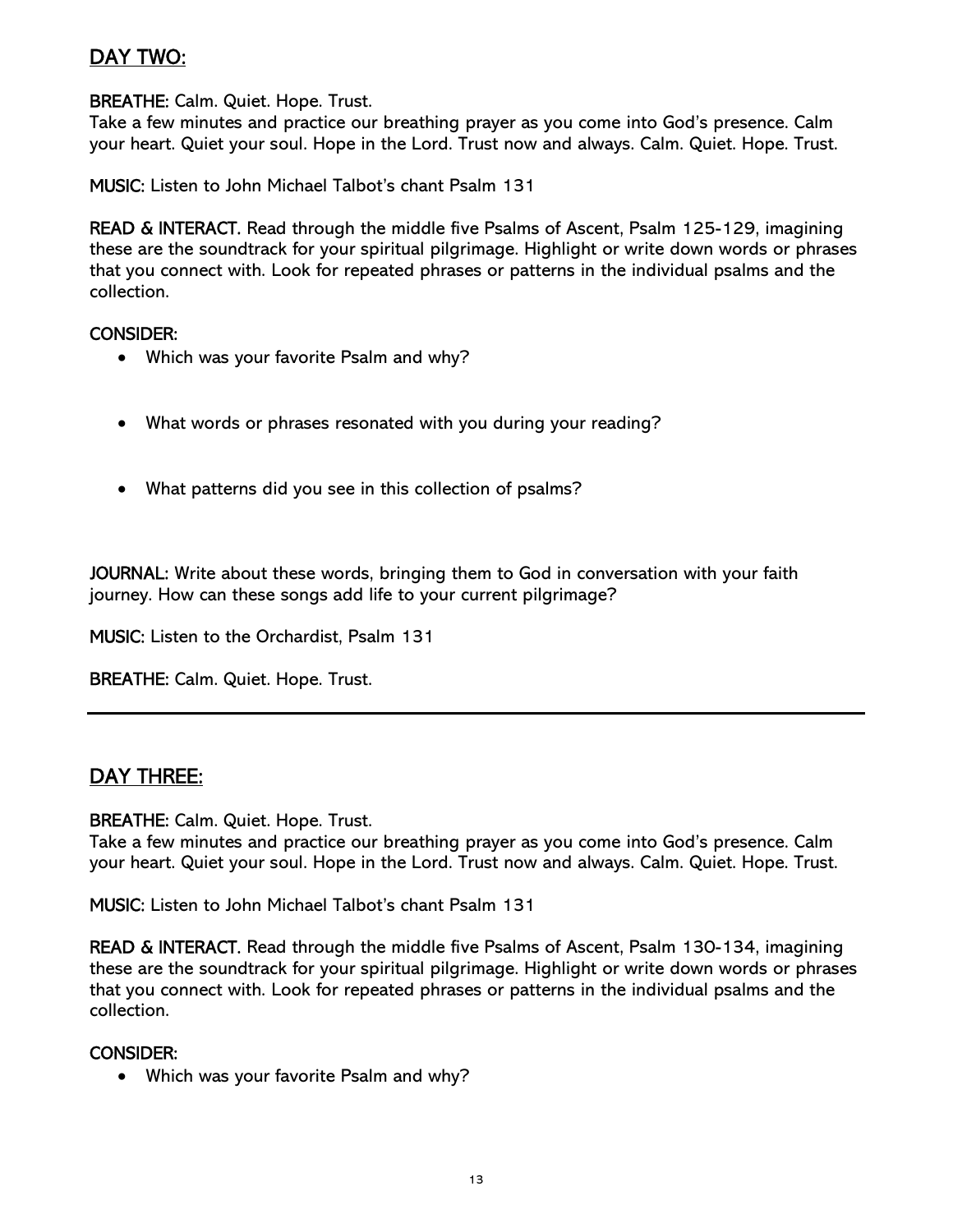- What words or phrases resonated with you during your reading?
- What patterns did you see in this collection of psalms?

JOURNAL: Write about these words, bringing them to God in conversation with your faith journey. How can these songs add life to your current pilgrimage?

MUSIC: Listen to the Orchardist, Psalm 131

BREATHE: Calm. Quiet. Hope. Trust.

# DAY FOUR:

BREATHE: Calm. Quiet. Hope. Trust.

Take a few minutes and practice our breathing prayer as you come into God's presence. Calm your heart. Quiet your soul. Hope in the Lord. Trust now and always. Calm. Quiet. Hope. Trust.

MUSIC: Listen to John Michael Talbot's chant Psalm 131

READ Psalm 131 three times.

- The first two times, let the words fill heart and soul, soaking in the entire psalm.
- The third time, let your heart seek a word or phrase that resonates with your current state.

INTERACT: Highlight, underline or write down any words or phrases that stand out to you.

## CONSIDER:

- What is your initial opinion of Psalm 131?
- What words or phrases did you highlight?
- Why did you find those words significant?

MEDITATE: Choose one of the words from your list that stands out to you. Close your eyes and think about that word, repeating it over and over in your mind. As other thoughts invade, allow them to interact with your selected word. After a few moments, offer that word to God as your offering for your day.

JOURNAL: Write about your word and how it connects with your life and relationship with God. Share with God about how this word can impact your current pilgrimage.